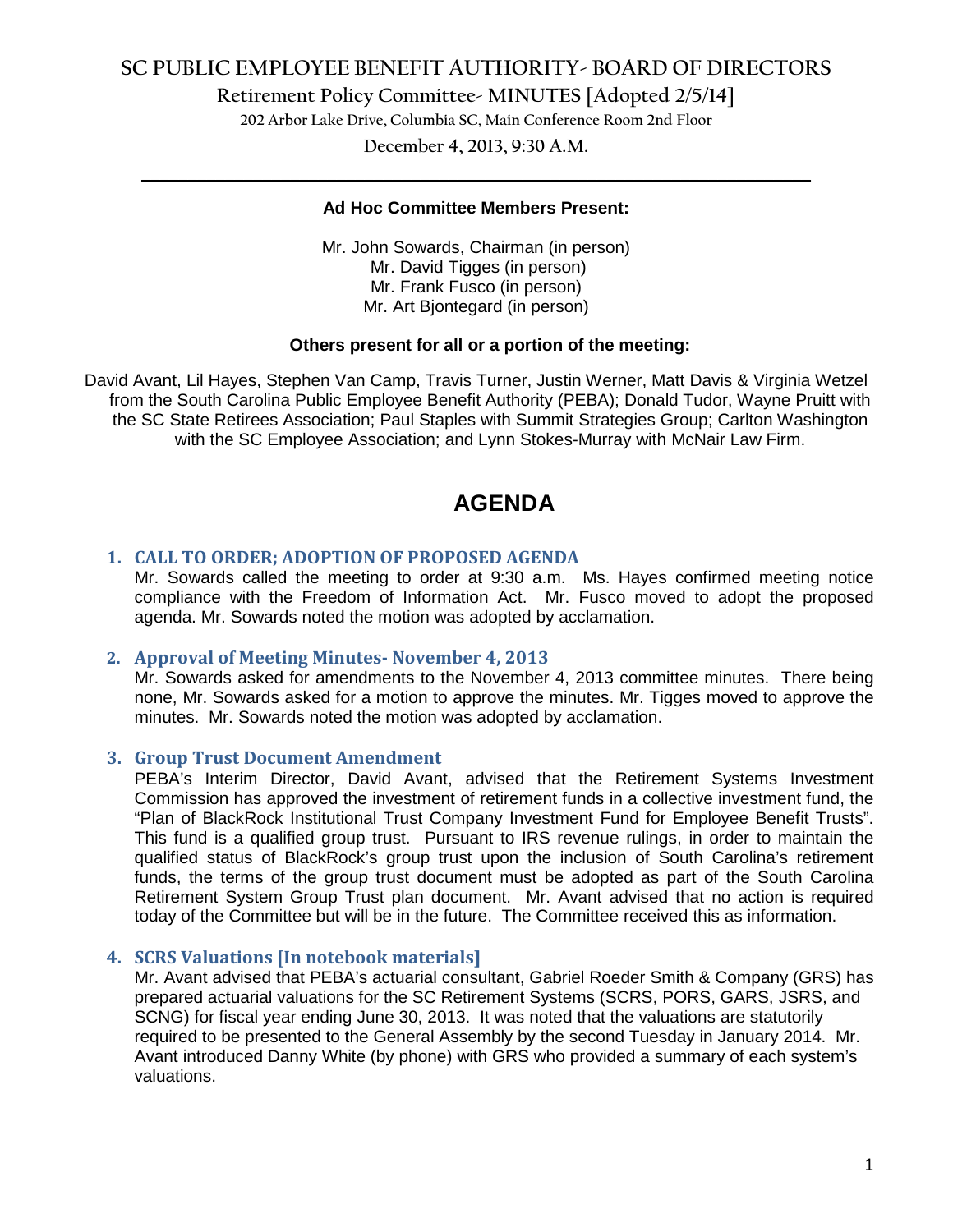## **SC PUBLIC EMPLOYEE BENEFIT AUTHORITY- BOARD OF DIRECTORS**

**Retirement Policy Committee- MINUTES [Adopted 2/5/14]**

**202 Arbor Lake Drive, Columbia SC, Main Conference Room 2nd Floor**

**December 4, 2013, 9:30 A.M. \_\_\_\_\_\_\_\_\_\_\_\_\_\_\_\_\_\_\_\_\_\_\_\_\_\_\_\_\_\_\_\_\_\_\_\_\_\_\_\_\_\_\_\_\_\_\_\_\_\_\_\_\_\_\_\_\_\_\_\_\_\_\_\_\_\_\_\_\_\_\_\_**

#### **Action:**

The Committee reviewed and accepted as information the valuations to be presented to the Board,

For **SCRS** as of July 1, 2013, and **APPROVE** an increase in the employee contribution from 8.00 % to 8.16% and the employer contribution from 10.90% to 11.06% for the fiscal year beginning July 1, 2015.

For **PORS** as of July 1, 2013, and **APPROVE** an increase in the employee contribution from 8.41% to 8.74% and the employer contribution from 13.41% to 13.74% for the fiscal year beginning July 1, 2015.

For **JSRS** as of July 1, 2013, noting that the recommended employer contribution rate of 47.97% remains unchanged for the fiscal year beginning July 1, 2015.

For **GARS** as of July 1, 2013, and **APPROVE** an increase in the employer contribution from \$4.275 million to \$4.501 million for the fiscal year beginning July 1, 2015.

For **SCNG** as of July 1, 2013, and **APPROVE** an increase in the employer contribution from \$4.586 million to \$4.591 million for the fiscal year beginning July 1, 2014

Mr. Bjontegard inquired about South Carolina's Pension Fund ranking by the PEW Foundation for public pension plan's percentage of pension liabilities funded. Mr. White speculated that South Carolina's ranking position (47<sup>th</sup> out of 51 public pension plans across the country in 2012) has probably not changed much. However, effects from the recent retirement reform will take time to change the overall outlook of the plan.

### **5. ORP Quarterly Update – 3Q 2013 [In notebook materials]**

Mr. Sowards introduced Paul Staples with Summit Strategies Group who presented South Carolina Optional Retirement Program's 3rd Quarter 2013 Performance Summary. The Committee received this as information.

The Committee took a break at 10:40 a.m. and reconvened at 10:50 a.m.

### **6. Defined Contribution Unit Best Practice Recommendations [In notebook materials]**

Paul Staples provided a summary of best practice recommendations for the South Carolina Optional Retirement Plan as recommended by Summit Strategies Group. The Committee received this as information.

Matt Davis with PEBA presented Defined Contribution Unit best practice recommendations. The Committee received this as information.

### **7. Old Business and New Business**

The Committee agreed for all Retirement Policy Committee meetings to be held on the first Wednesday of each month at 9:30 a.m.

### **8. New Business**